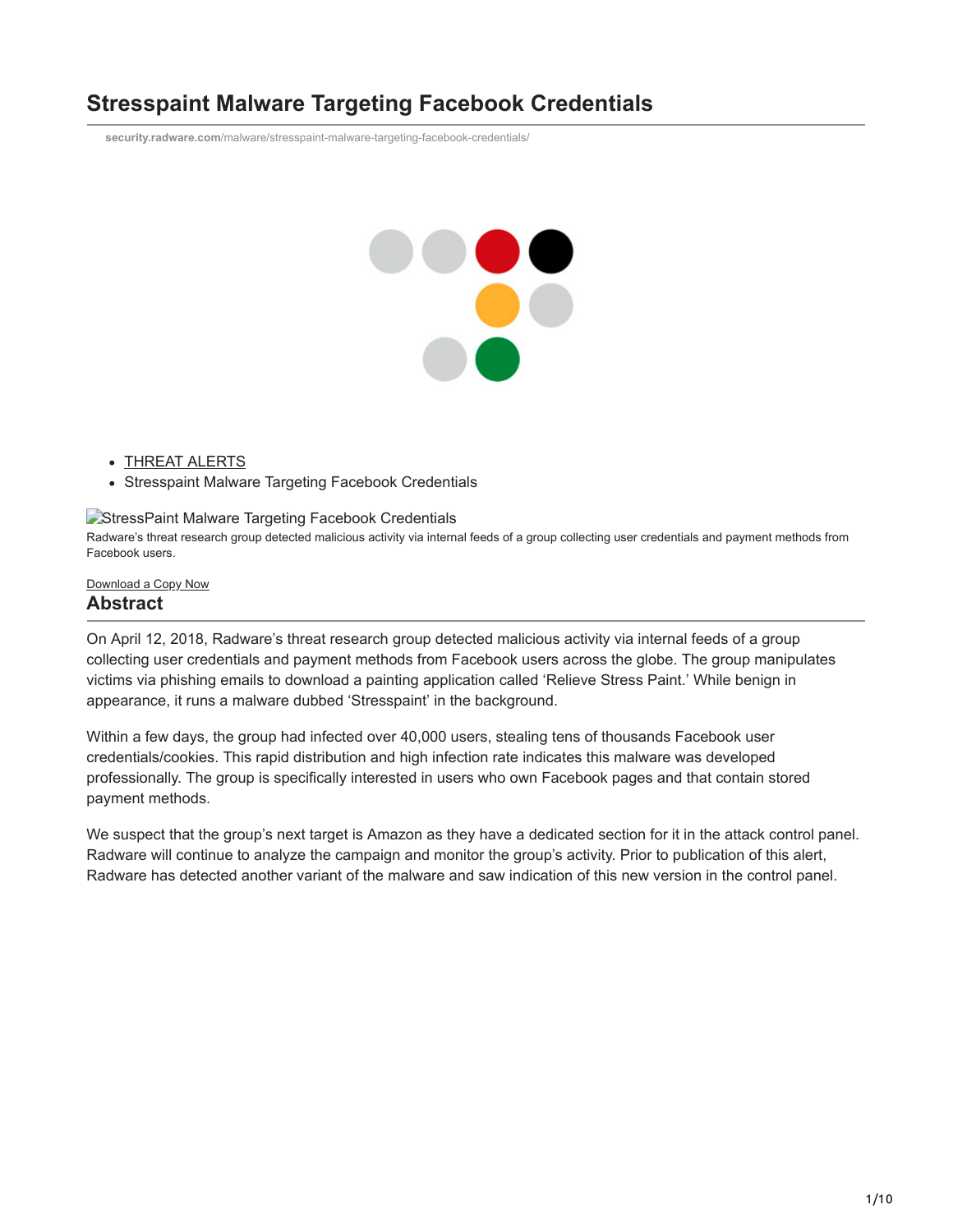**Figure 1 & 2: Breakdown of malware by infections and geographies** 

**Figure 1 & 2: Breakdown of malware by infections and geographies**

### **Infection Process**

Radware suspects the infection campaign is via phishing emails or directly on Facebook itself (Radware has not yet received one). Recipients are led to believe they are going to legitimate sites (i.e. AOL) to download a legitimate application, however the site is really a Unicode domain of the AOL site.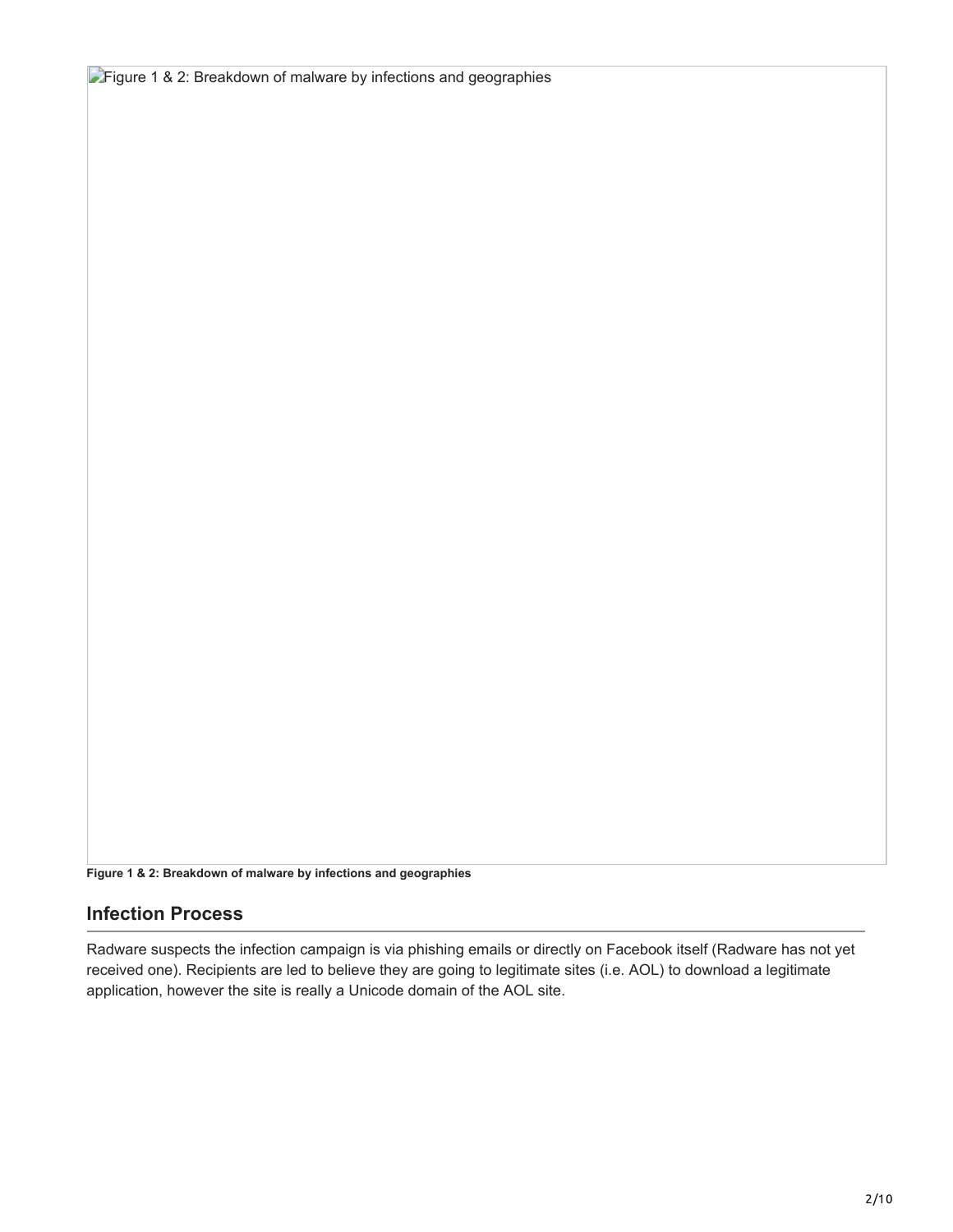**Figure 3: The phony website**

 $\mathbf{r}$ 

The site advertises an application called "Relieve Stress Paint" and contains a download link. While the application or website are not yet visible by search engines, specific strings in the site led Radware to a site on Google called 'aol.net.' This is not really 'aol.net' but rather a Unicode representation of aol.net and its true address is **'xn--80a2a18a.net.'**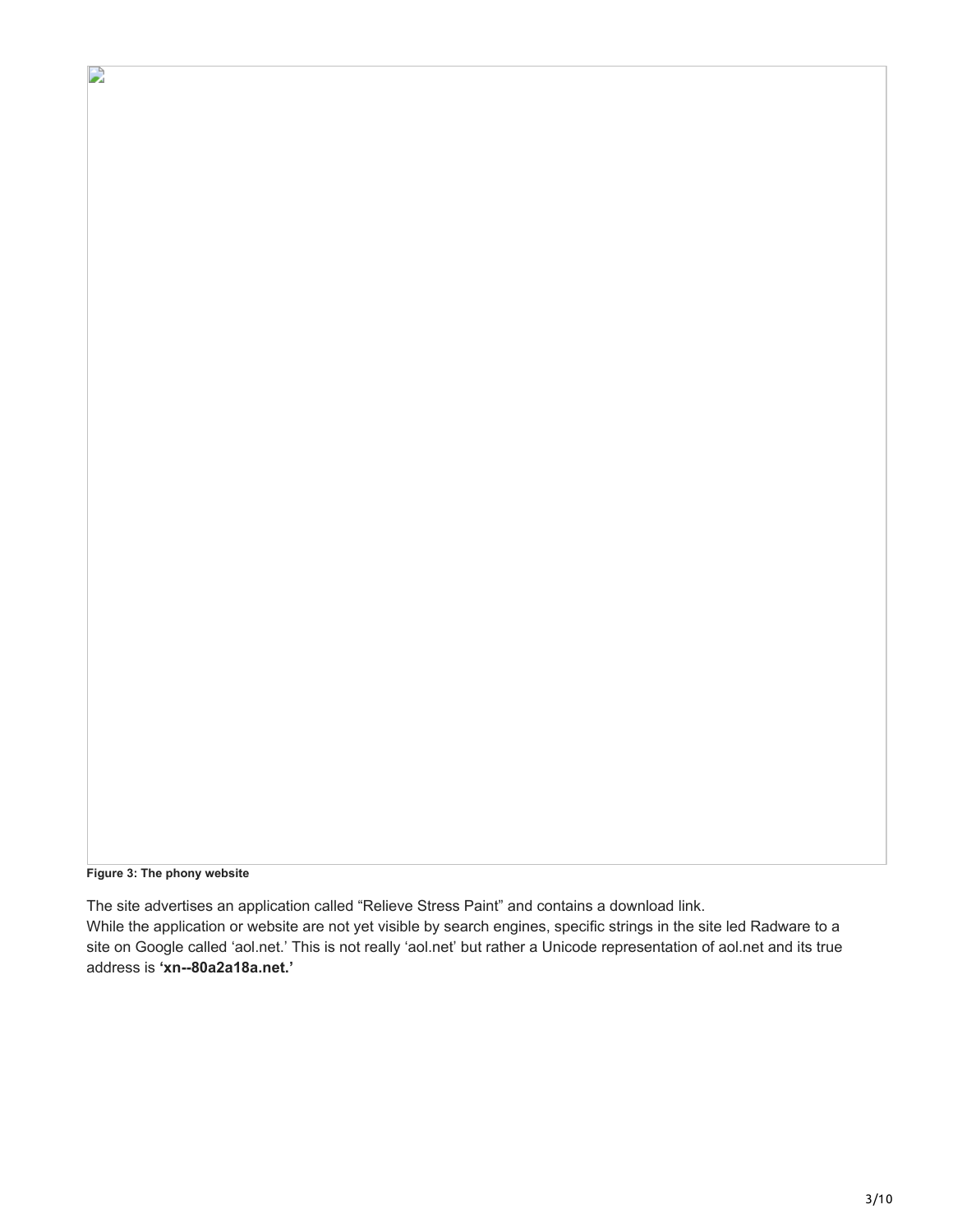**Figure 4: The malicious website as indexed by Google**

### **The Malware**

 $\overline{\phantom{a}}$ 

Once the file is downloaded and executed, a window is opened showing the "legitimate program" to the user. This is a paint program that changes colors and line size for each click.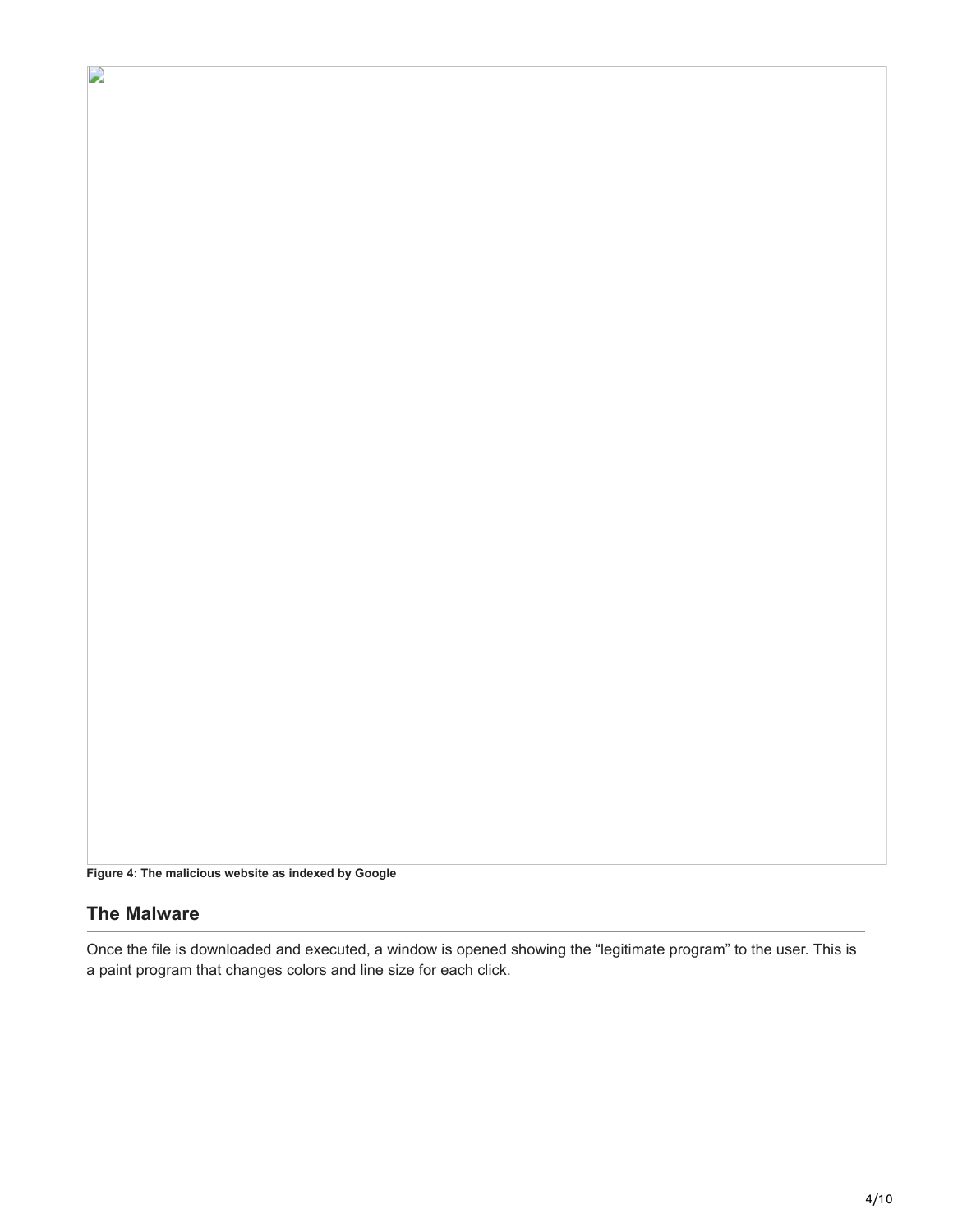

In the background, the malware immediately starts running and dropping files on the system.

- **Temp\\DX.exe**  the main module of the malware that remains persistent on the system
- **Temp\\updata.dll**  possibly used later on for credential/cookie stealing purposes
- **Desktop\RelieveStressPaint.lnk** a desktop link to run the original downloaded executable. Supports the legitimacy of the program.
- **AppData\Local\Google\Chrome\User Data\Default\Login Data11111**
- **AppData\Local\Google\Chrome\User Data\Default\Cookies11111**

Both are copies of the original files that are stored on the chrome folder and are used for cookies/saved password stealing and are immediately deleted.

Next, a number of registry keys are also created/modified.

- **HKLM\\SOFTWARE\\Microsoft\\Windows\\CurrentVersion\\Run\\Updata with the value of DX.exe [parameter].** We have seen two different parameters which may indicate two different infection campaigns that the author wants to track. This is also represented in the control panel.
- **HKCU\Software\Classes\VirtualStore\MACHINE\SOFTWARE\RelieveStressPaint\guid**  with the value of user GUID. This is saved in the following format [5 random letters/numbers]HHMMSSYYYYMMDD.

### **Facebook Data Theft**

Information is stolen when the malware is run for the first time, if the user runs the application again (using the .lnk on his desktop), and every restart of the computer. It is done by copying the content of Chrome browser cookies and login data files to a new location and querying the data from there. Once saved login credentials (username + password) or Facebook cookies are found, they are sent encrypted to the C2 in the following format: **{\"fid\":\"%s\",\"fpwd\":\"%s\",\"cookies\":\"%s\",%s}**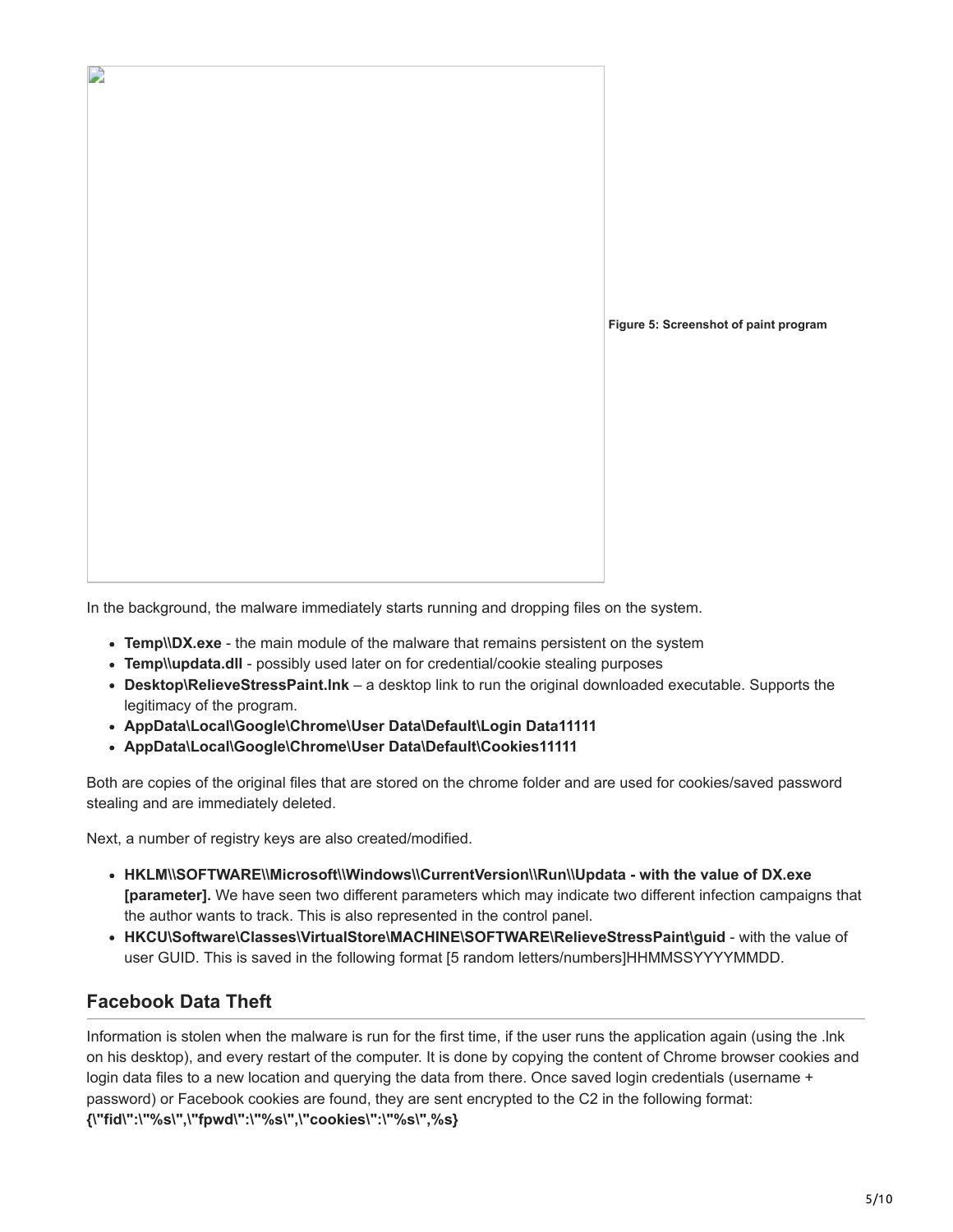**Figure 6: Exfiltration of compromised user credentials to the C&C server**

On other requests, general information on the infected machine is sent in the following format: **{\"guid\":\"%s\",\"os\":\"%s\",\"agent\":\"%s\",\"Auto\":%s,\"flag\":%s,\"data\":%s,\"seller\":\"%s\"}**

Once the credentials are validated and access is granted, additional data is collected, such as number of friends, whether the account manages a page or not, and if the payment method is configured for the account. This is done by accessing several predefined Facebook URLs which return this information. All requests are accomplished using the hard coded User agent:

**Mozilla/5.0 (Windows NT 6.1; WOW64) AppleWebKit/537.36 (KHTML, like Gecko) Chrome/55.0.2883.87 Safari/537.36**

# **Stealth**

D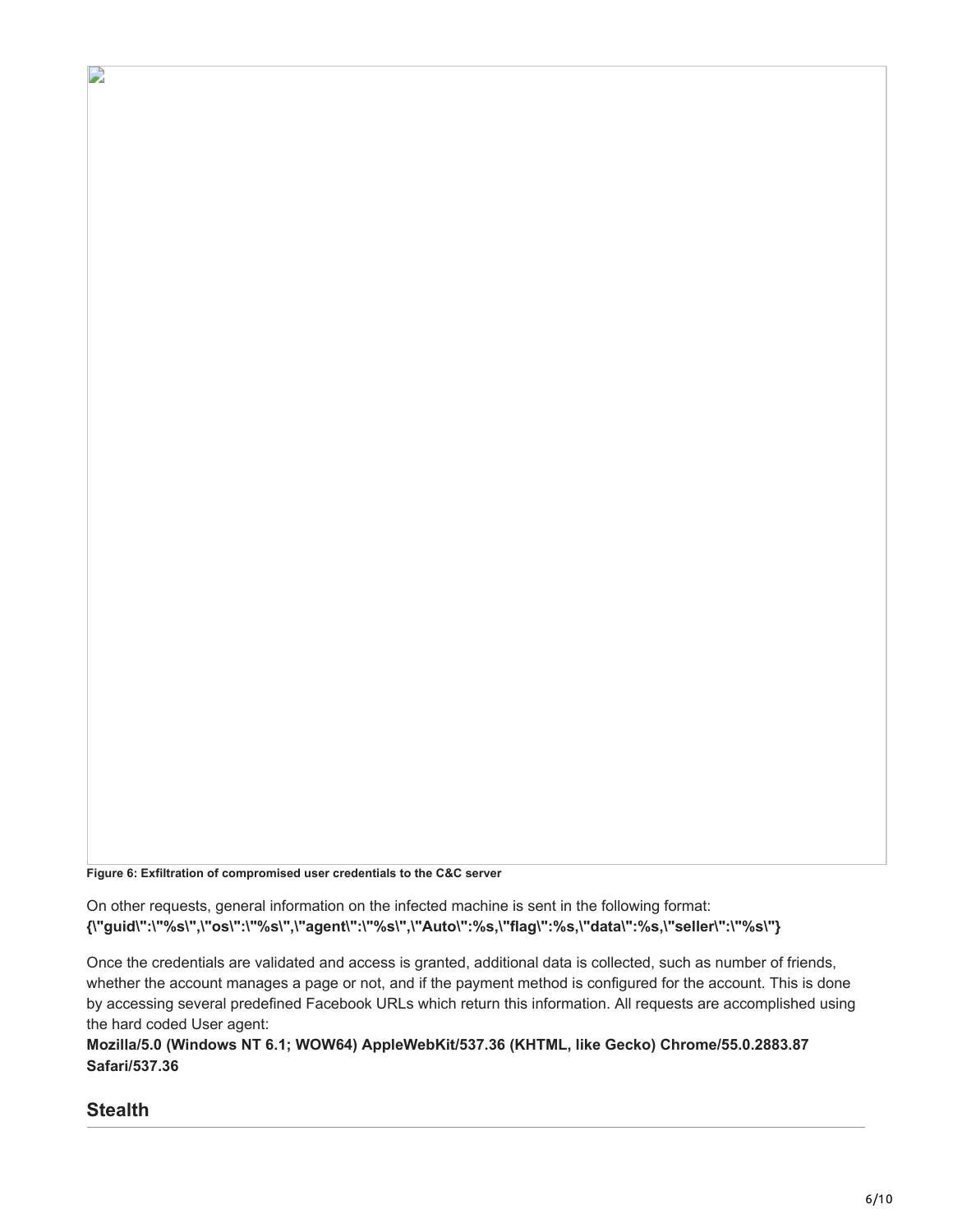The malware authors decided to leverage a specific data theft method to stay hidden on the system as long as they can.

- No general credential stealing is done which might raise some flags by security vendors
- The cookies and saved password theft is only accomplished from querying copies of the original cookies/login data files
- The process that is in charge of the credential theft resides on the system for less than a minute each time

Since they are interested only in Facebook access at this stage, they get it either from the first infection saved login/cookies or when the computer is restarted.

# **Control Panel**

The operators of this botnet decided to use an open source Chinese CMS called [Layuicms2.0](https://github.com/BrotherMa/layuicms2.0). They have customized it to show information of the botnet outbreak such as stolen credentials and cookies, but also other metrics and the ability to export Facebook data. The panel also features a section for Amazon, but it is not yet functional. Radware believes that this implies that the group's next target will be Amazon.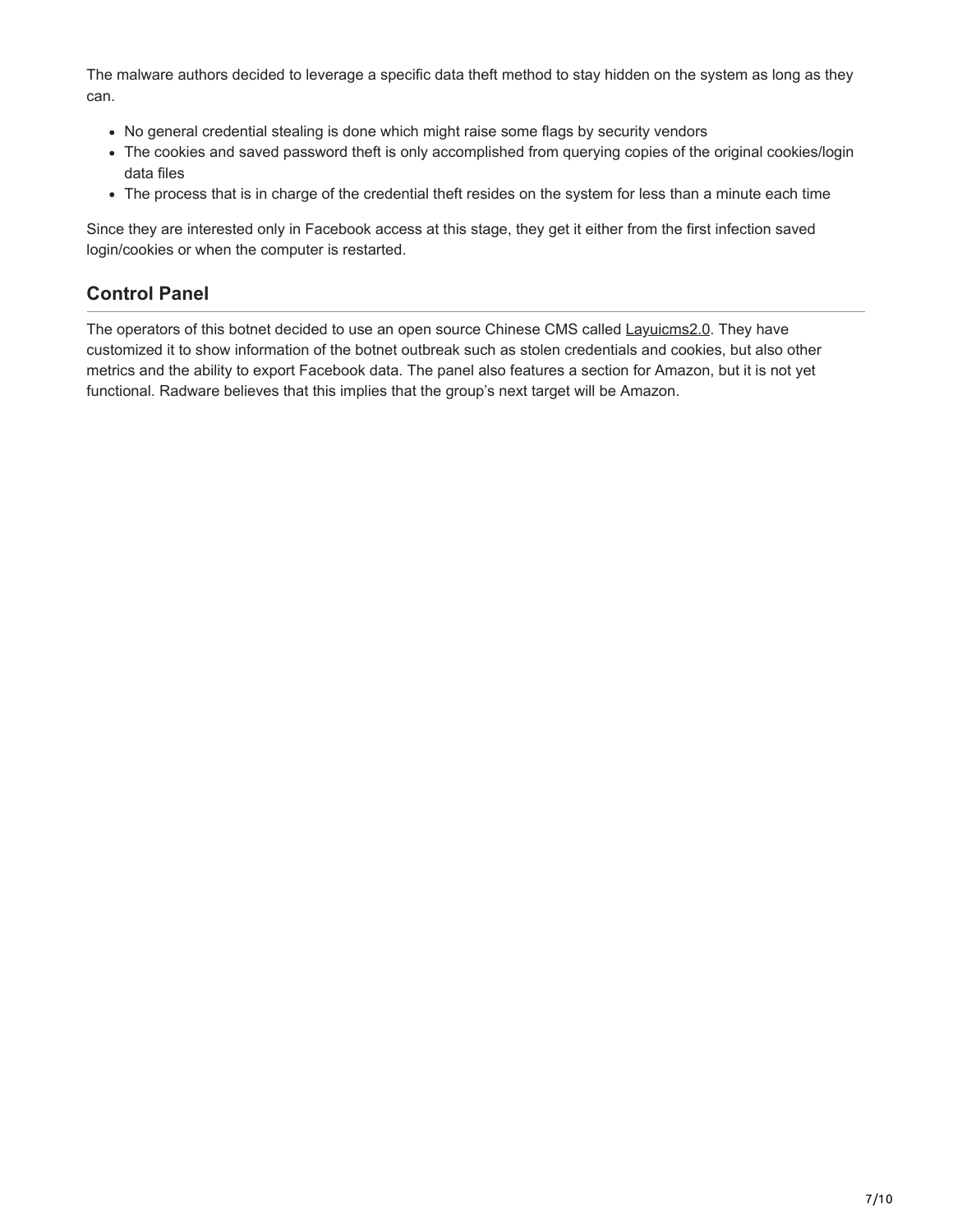**Figure 7: Control panel (translated from Chinese by Google Chrome)**

 $\overline{\phantom{a}}$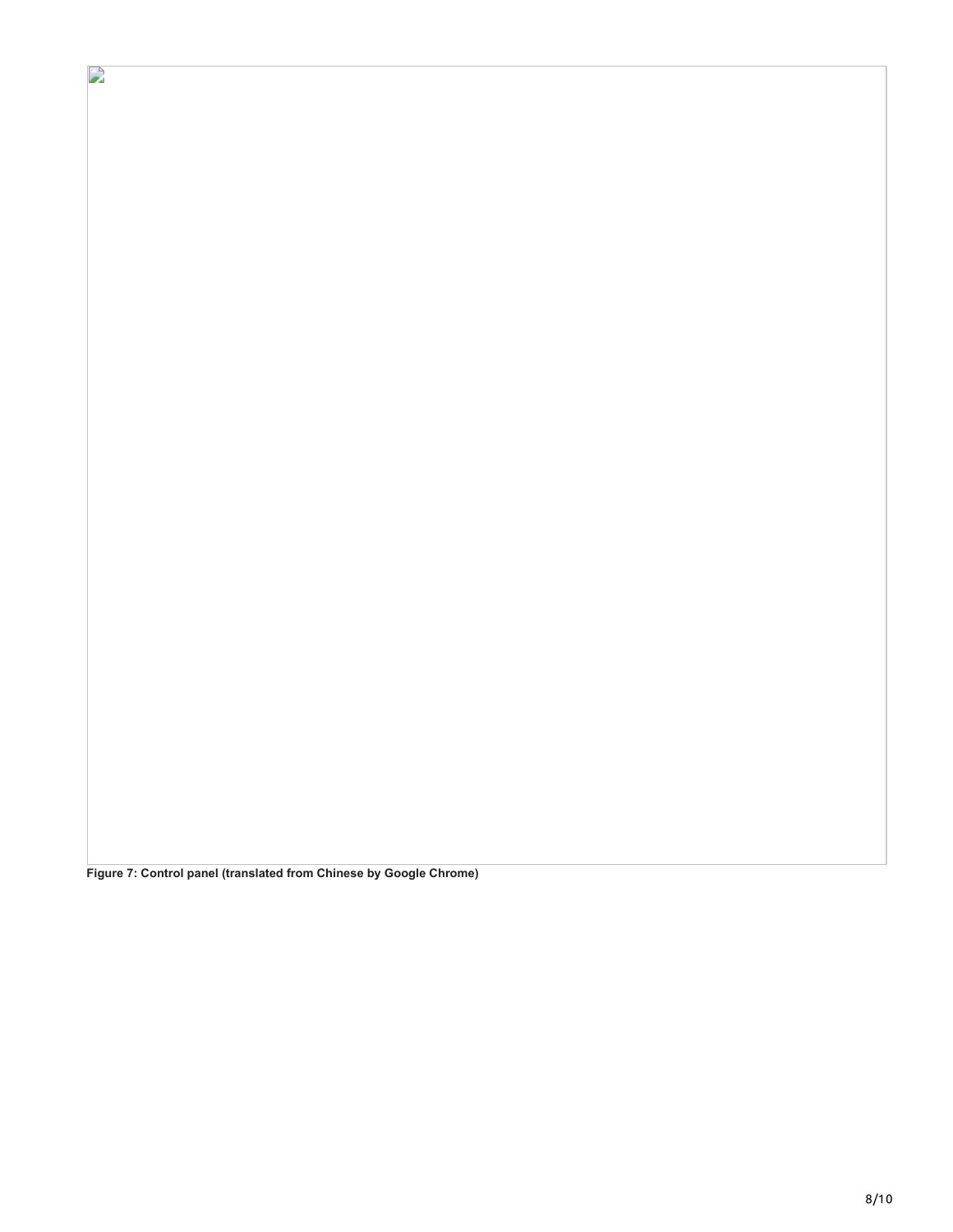```
Figure 8: Users' data
```
D

### **Possible Impact**

Since the group is at the data collection phase, Radware can only speculate what the operators of this botnet do with the stolen credentials.

- **Monetization** simply selling stolen credentials to malicious actors and cyber-criminals. Online identities have been traded over the dark web for some time.
- **Ransom**  extort victims by threating them to reveal personal information like photos etc.
- **Espionage** take advantage of the possessed credentials to track specific people's activity, network and conversations
- **Profit -** use the stolen credentials and payment information to shop on eCommerce sites and services
- **Identity Theft –** reuse the credentials to log-in into other accounts or services via Facebook.